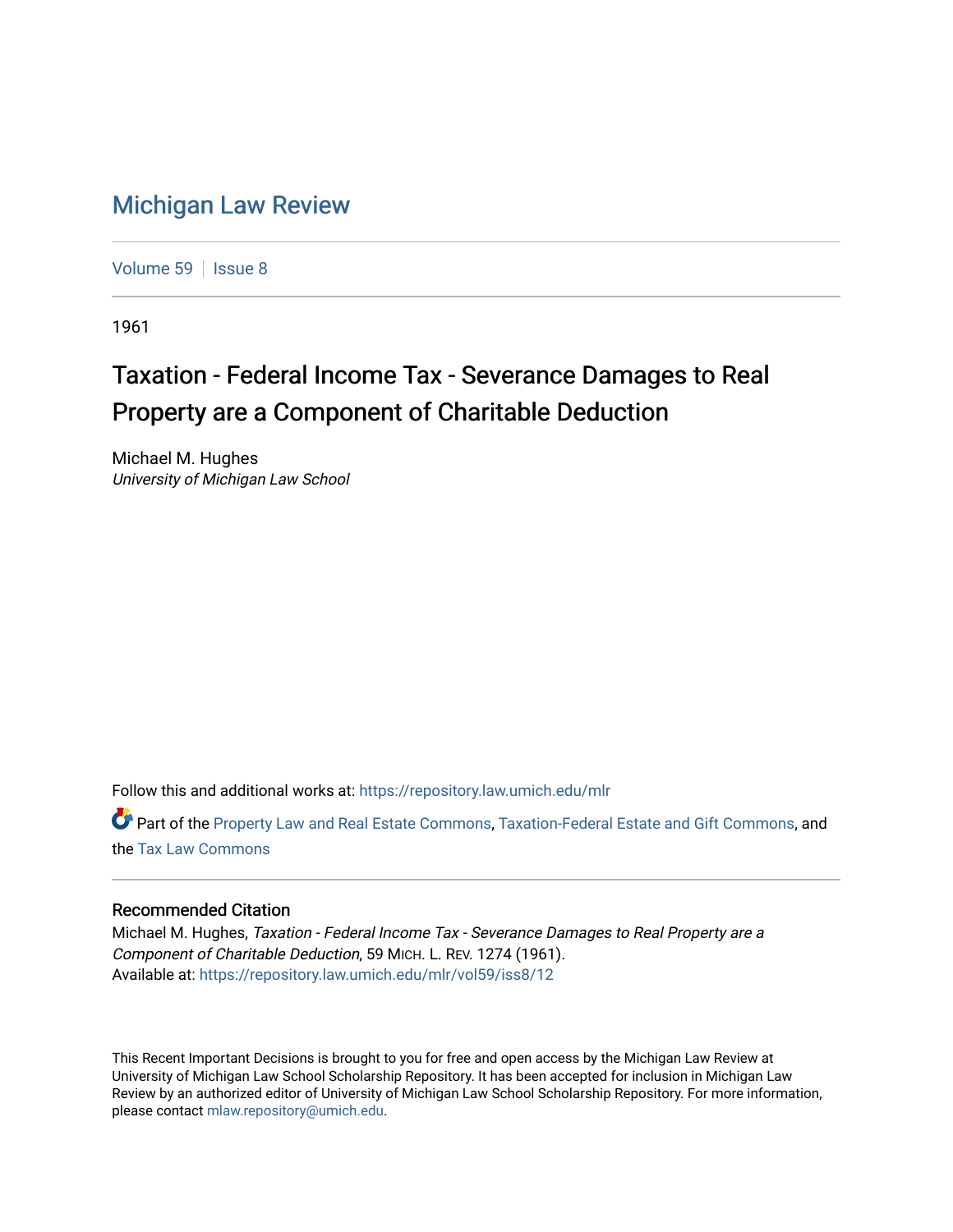TAXATION - FEDERAL INCOME TAX - SEVERANCE DAMAGES TO REAL PROPERTY ARE A COMPONENT OF CHARITABLE DEDUCTION-The United States selected part of petitioners' estate for construction of a Nike missile base and began condemnation proceedings and negotiations for sale of the premises in lieu of condemnation. Upon failure of the parties to agree on a sale price, petitioners made a gift of the site and certain easements in adjoining land to the United States for so long as the site was used as a missile base. In their 1955 return petitioners claimed a charitable deduction of \$69,782 as the fair market value, including severance damages to the remaining portion of their estate, of the property conveyed. The Government allowed a deduction of only \$1,200 for the land conveyed.<sup>1</sup> In a deficiency proceeding before the Tax Court, *held,* petitioners are entitled to a deduction of \$69,961.<sup>2</sup> Severance damages are an intrinsic part of the fair market value of property contributed. Benjamin Klopp, 29 P-H Tax Ct. Mem. 1084 (1960).

1 INT, REv. CODE OF 1954, § 170 (c), allows a deduction for a "contribution or gift to or for the use of - (1) a State, a Territory, a possession of the United States, or any political subdivision of any of the foregoing, or the United States or the District of Columbia, but only if the contribution or gift is made for exclusively public purposes," In the principal case it was stipulated that the petitioners' gift qualified under this provision and the question was narrowed to one of valuation.

<sup>2</sup>The court made an evaluation based upon certain findings of fact and an appraisal of the property involved. It also stated that the possibility that the Government would eventually abandon the premises as a missile base was not so remote that it could be ignored and thus made an adjustment for the petitioners' reversion. The final figure reflects this adjustment and the ceiling imposed by INT. REV. ConE OF 1954, § 170 (b), on the amount of a charitable deduction.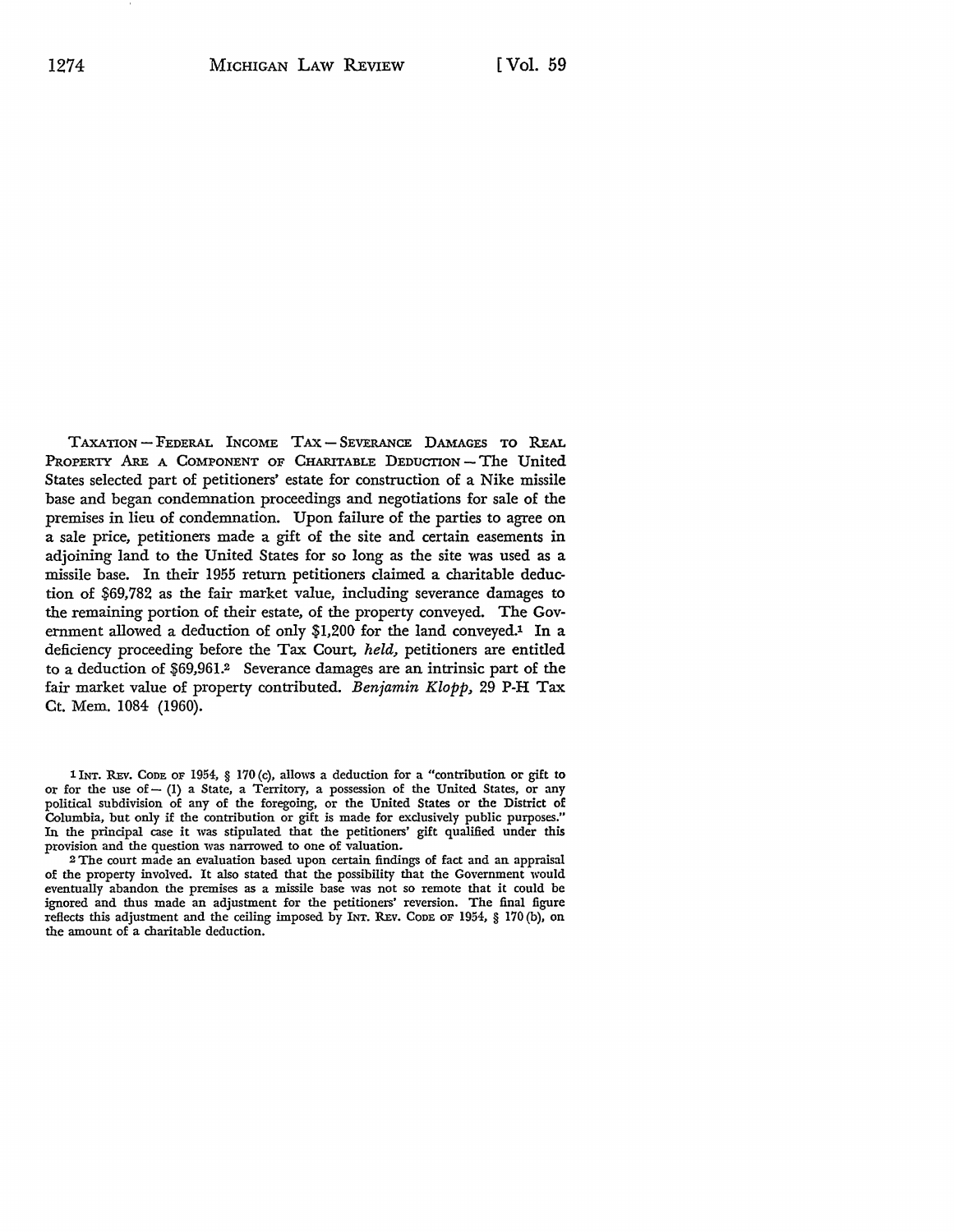When a portion of a tract of land is taken by the government through its eminent domain power, the remaining portion of the tract frequently suffers a decrease in value as a result of its inadaptibility to certain uses,<sup>3</sup> or by virtue of the use to which the condemned portion is to be put.4 To compensate the owner for this loss the government is compelled to pay severance damages in addition to the value of the portion condemned.<sup>5</sup> But even though this is the rule pertaining to an award in condemnation proceedings, the question remains whether a measure of value applied in the case of a seizure by the government is an appropriate measure in the case of a charitable donation of the same property.6 The Tax Court here holds this to be the proper measure, and although it relies on condemnation cases exclusively, it bases the decision on an inflexible view of the fair market value concept.7

Three objections are suggested to this broad proposition advanced by the court. But while they may tend to dispute the idea that sale, gift, and condemnation are indistinct, each remains an effective argument in favor of the result reached in this case. The first such objection is that no property has passed to the Government as donee which would represent the amount of severance damages. But although a charity must ordinarily receive something to justify a charitable deduction, there is an exception in the analogous situation of the charitable volunteer who may deduct unreimbursed expenses<sup>8</sup> on the theory that the donee charity has been spared an expense it would otherwise have to meet to secure the same benefits.<sup>9</sup>

3 Baetjer v. United States, 143 F.2d 391, 396 (1st Cir. 1944).

4 Sharp v. United States, 191 U.S. 341, 352 (1903); West Virginia Pulp &: Paper Co. v. United States, 200 F.2d 100 (4th Cir. 1952).

Ii United States v. Grizzard, 219 U.S. 180, 183-85 (1911); Sharp v. United States, *supra*  note 4; West Virginia Pulp &: Paper Co. v. United States, *supra* note 4; United States v. Dickinson, 152 F.2d 865 (4th Cir. 1946), *aff'd,* 331 U.S. 745 (1947); Baetjer v. United States, *supra* note 3; JAHR, EMINENT DOMAIN, VALUATION AND PROCEDURE § 50 (1953); McCORMICK, DAMAGES 527-30 (1935). It is clear that severance damages will be awarded only where the condemned portion and that remaining constituted one unitary holding, that is, where the parcels taken together had been treated as an integrated whole put to a common use, and not as separate or independent, although adjoining, tracts.

o The government's position in this matter is not clear from the opinion. However, **it** does appear that the Government argued that petitioners' estate was not a unitary holding such as would qualify for severance damages. Even this position may not have been strongly urged since the court rejects **it** with only passing consideration. Principal case at 1088.

<sup>7</sup>"Fair market value is a constant, not a variable; **it** does not fluctuate according to whether condemnation, sale, or gift is involved." Principal case at 1089. The Regulations provide: "If a contribution is made in property other than money, the amount of the deduction is determined by the fair market value of the property at the time of the contribution." Treas. Reg. § 1.170-1 (c) (1958).

8 For example, the delegate to a church convention deducts transportation costs. Rev. Rul. 58-240, 1958-1 CUM. BULL. 141. The expense of Red Cross uniforms may be similarly deducted. Rev. Rul. 56-508, 1956-2 CUM. BULL. 126.

<sup>9</sup> And while the petitioners have not sustained an out-of-pocket expense, they have absorbed the loss represented by the decrease in value of the property retained.